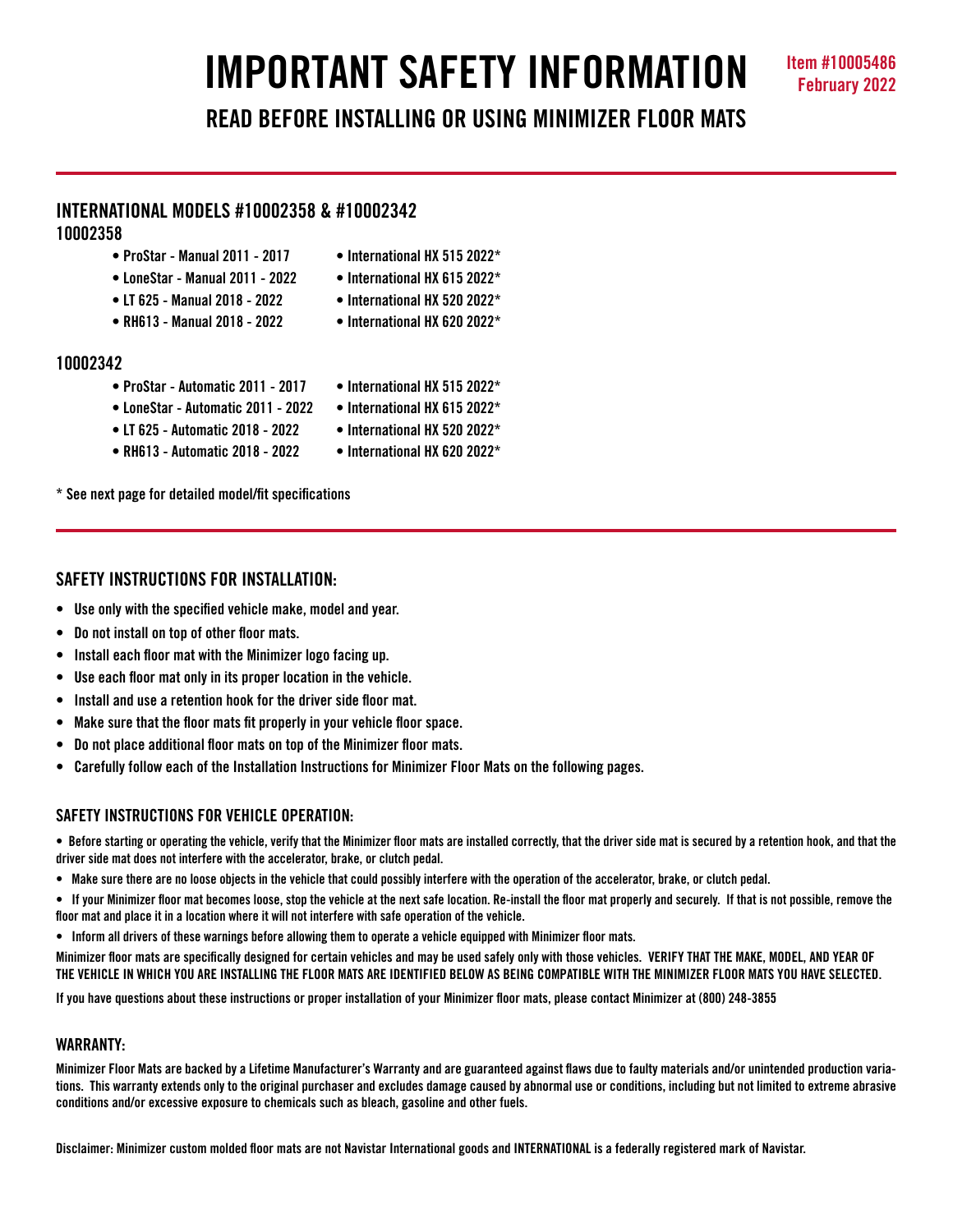**Minimizer floor mats are specifically designed for certain vehicles and may be used safely only with those vehicles. VERIFY THAT THE MAKE, MODEL, AND YEAR OF THE VEHICLE IN WHICH YOU ARE INSTALLING THE FLOOR MATS IS IDENTIFIED ON PAGE 1 AS BEING COMPATIBLE WITH THE MINIMIZER FLOOR MATS YOU HAVE SELECTED.** 

### **INTERNATIONAL FLOOR MAT MODELS ARE AVAILABLE FOR BOTH MANUAL AND AUTOMATIC TRANSMISSIONS:**

**• Kit # 10002358 shown below in Figure 1 is compatible with International trucks equipped with a manual transmission.**

#### **Figure 1 - Kit 10002358**



**• Kit # 10002342 shown below in Figure 2 is compatible with International trucks equipped with an automatic transmission.**

#### **Figure 2 - Kit 10002342**



#### **INSTALLATION INSTRUCTIONS:**

**1. Remove other floor mats from the vehicle before installing Minimizer floor mats.**

**2. Install the Minimizer floor mats right side up, with the Minimizer logo visible.**

**3. Each Minimizer floor mat is contoured to fit a particular location in the vehicle and may be used safely only in that location.** 

**4. The Minimizer floor mat package contains one driver mat, one passenger mat, and one center mat that fits in between the seats.**

**5. Install the center mat in the truck and confirm that it is pushed all the way forward against the dash.**

**6. Position the driver mat in the truck as shown in Figure 3. Confirm that the mat is pushed all the way forward so it rests against the fire wall.** 

#### **Figure 3 - Driver Mat in Position**



**7. Inside the package with the installation instructions, locate a black plastic retention hook as well as a white tube of Primer 94 as shown in Figure 4.** 

#### **Figure 4 - Hook and Primer 94**



**8. Insert the hook up through the hole at the right rear corner of the driver side floor mat as shown in Figure 5. The hook should fit flush with the underside of the floor mat.** 

#### **Figure 5 - Hook Insertion**



**9. Once the hook is in place, let the mat and hook rest on the floor as shown in Figure 6. Next, confirm that the mat is not interfering with foot pedals and verify it is making proper contact with the surfaces surrounding the floor.**